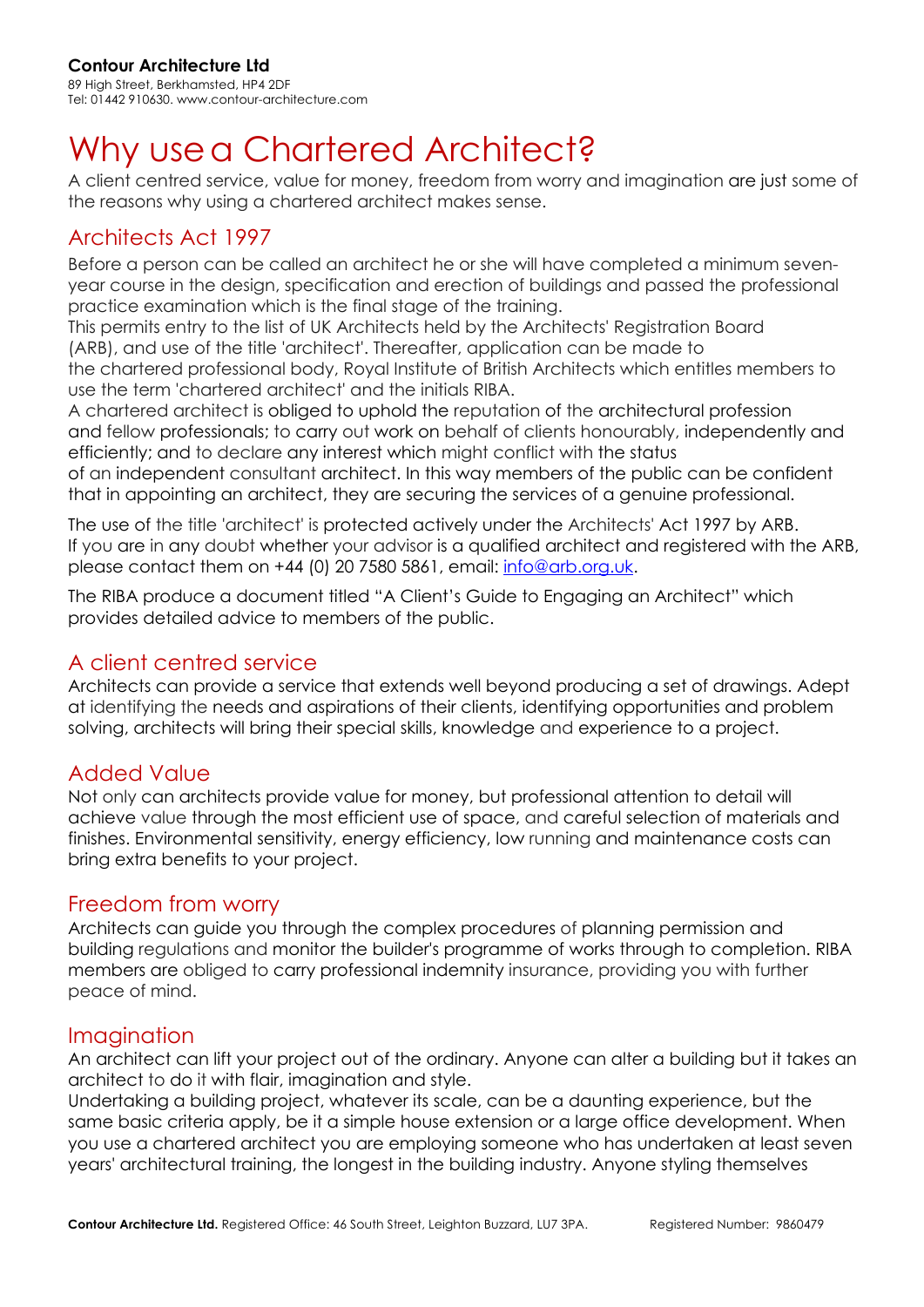'building consultant', 'architectural designer', 'plan drawer' and so on is unlikely to be an architect and does not have comparable skill or knowledge.

This leaflet aims to help potential clients understand the design process and to explain the different stages and costs involved. So before you begin, here is a guide to what lies ahead...

## Communication

It is important that you and your chartered architect communicate with one another throughout the duration of the appointment. You should keep your chartered architect informed about any matters affecting the brief, the budget and site acquisition. Similarly, your chartered architect should keep you informed on such matters as progress and costs and will usually do so by means of regular reports throughout the design and construction stages. Both you and your chartered architect should be careful to commit yourselves to do only what lies within your skill, power and authority. For example, a chartered architect cannot guarantee to obtain planning permission, but can, and normally does, make the appropriate application.

# Architect / Client Relationship

The most successful projects are those which proceed in an atmosphere of understanding and mutual trust. Both you and your chartered architect must reach an understanding of each other's roles and responsibilities. The foundation of that understanding is contained in the RIBA appointment documents which are available from the RIBA Bookshop along with the guidance and related documents.

The RIBA recommends that, when the client is an organisation or company, a single person should be appointed with authority to make decisions.

## The Agreement

At the outset of an appointment all chartered architects must agree in writing the terms of their appointment, the services to be provided and their fees. The standard conditions and model documents are designed to assist in recording agreement.

The Construction Design & Management (CDM) regulations came into effect on 31 March 1995 (last update 2015) and place a number of legal obligations on the client with regard to health and safety.

Your chartered architect can advise you further, if necessary.

# Budget for the project

Construction cost and overall budget for the project are not the same. The overall budget will include all professional and legal fees and expenses, the statutory charges for applications for planning consent and building regulations, a contingent sum for unforeseen events and other costs such as furniture, equipment, land acquisition, finance charges and VAT, in addition to the construction costs.

## Fee options available

Architects' fees can be calculated in three ways: percentage basis; on a lump-sum basis; or time charged by agreement. Expenses may be included within the agreed fee or charged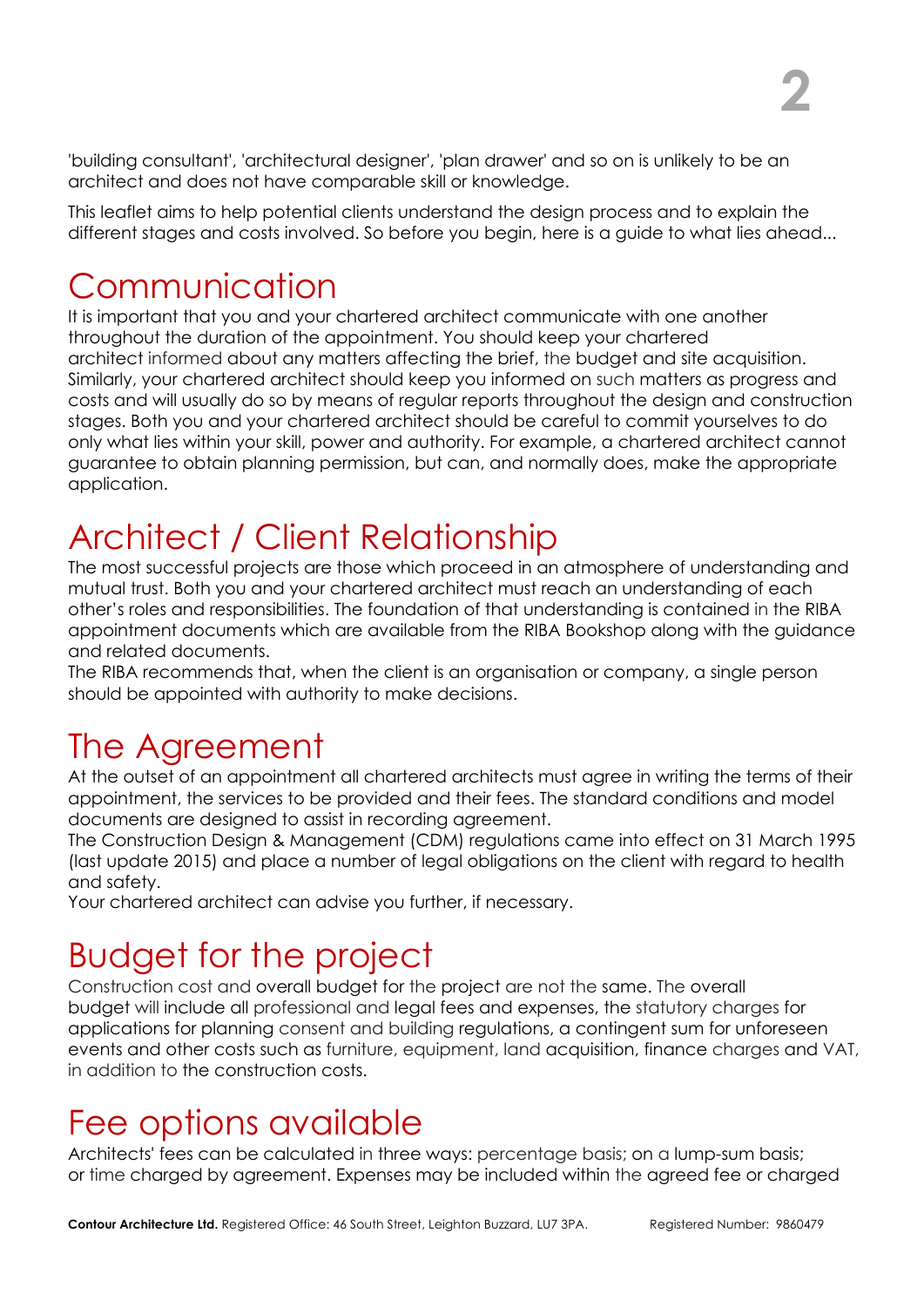separately.

## 1. Percentage Basis

In this method, an architect's fees are expressed as a percentage of the total construction cost, i.e. the cost as certified by the architect of the works, including site works, executed under a building contract. Before fees can be estimated, client and architect need to establish the services to be provided, the approximate construction budget and the nature of the work.

### 2. Lump Sum

Lump sums are best used where the scope of the work can be clearly defined from the outset. It is necessary to define the parameters of services - i.e. time, project size and cost where applicable, so that if these are varied more than a stated amount, the lump sum itself may be varied.

## 3. Time-charged Basis

This basis is best used where the scope of work cannot be reasonably foreseen or where services cannot be related to the amount of construction. It may be wise to set an upper limit on fees to be incurred, perhaps on a staged basis. Records of time spent on services will be made available to clients on reasonable request.

**January 2018**

**Contour Architecture Ltd.**